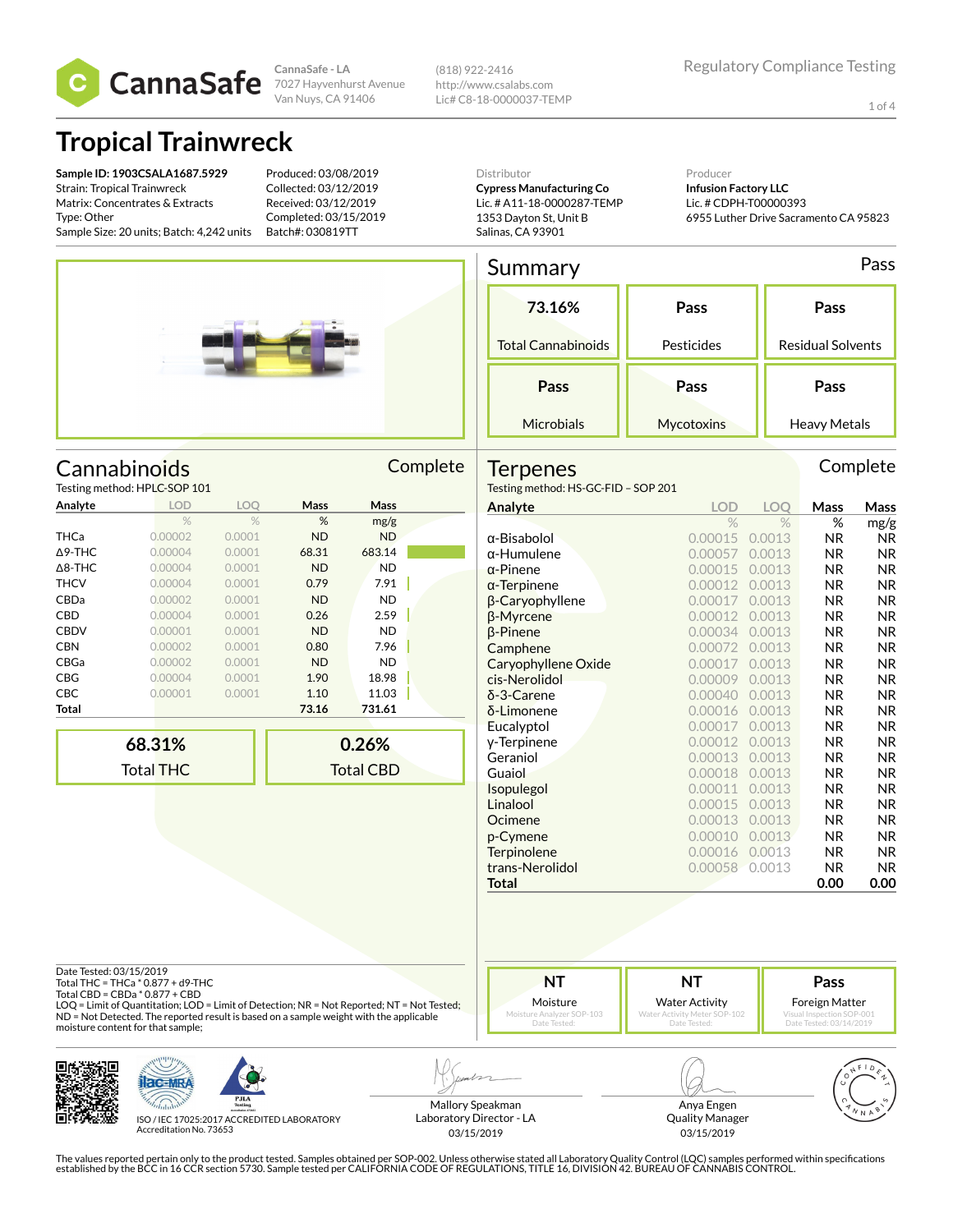2 of 4

Pass

**CannaSafe - LA** 7027 Hayvenhurst Avenue Van Nuys, CA 91406

(818) 922-2416 http://www.csalabs.com Lic# C8-18-0000037-TEMP

# **Tropical Trainwreck**

| Sample ID: 1903CSALA1687.5929             | Produced: 03/08/2019  | Distributor                     | Producer                              |
|-------------------------------------------|-----------------------|---------------------------------|---------------------------------------|
| Strain: Tropical Trainwreck               | Collected: 03/12/2019 | <b>Cypress Manufacturing Co</b> | <b>Infusion Factory LLC</b>           |
| Matrix: Concentrates & Extracts           | Received: 03/12/2019  | Lic. # A11-18-0000287-TEMP      | Lic. # CDPH-T00000393                 |
| Type: Other                               | Completed: 03/15/2019 | 1353 Davton St. Unit B          | 6955 Luther Drive Sacramento CA 95823 |
| Sample Size: 20 units; Batch: 4,242 units | Batch#: 030819TT      | Salinas, CA 93901               |                                       |

#### Pesticides

Test Method: LCMS & GCMS-SOP 301

| Analyte             | <b>LOD</b> | <b>LOO</b> | Limit          | Mass      | <b>Status</b> | Analyte                   | <b>LOD</b> | <b>LOO</b> | Limit          | Mass      | <b>Status</b> |
|---------------------|------------|------------|----------------|-----------|---------------|---------------------------|------------|------------|----------------|-----------|---------------|
|                     | $\mu$ g/g  | $\mu$ g/g  | $\mu$ g/g      | $\mu$ g/g |               |                           | $\mu$ g/g  | $\mu$ g/g  | $\mu$ g/g      | $\mu$ g/g |               |
| Abamectin           | 0.018      | 0.059      | 0.1            | <b>ND</b> | Pass          | Fludioxonil               | 0.007      | 0.024      | 0.1            | <b>ND</b> | Pass          |
| Acephate            | 0.009      | 0.029      | 0.1            | <b>ND</b> | Pass          | Hexythiazox               | 0.007      | 0.024      | 0.1            | <b>ND</b> | Pass          |
| Acequinocyl         | 0.005      | 0.018      | 0.1            | <b>ND</b> | Pass          | Imazalil                  | 0.004      | 0.012      | 0.004          | <b>ND</b> | Pass          |
| Acetamiprid         | 0.004      | 0.013      | 0.1            | <b>ND</b> | Pass          | Imidacloprid              | 0.039      | 0.129      | 5              | <b>ND</b> | Pass          |
| Aldicarb            | 0.004      | 0.013      | 0.004          | <b>ND</b> | Pass          | <b>Kresoxim Methyl</b>    | 0.005      | 0.017      | 0.1            | <b>ND</b> | Pass          |
| Azoxystrobin        | 0.006      | 0.019      | 0.1            | <b>ND</b> | Pass          | Malathion                 | 0.01       | 0.032      | 0.5            | <b>ND</b> | Pass          |
| <b>Bifenazate</b>   | 0.004      | 0.014      | 0.1            | <b>ND</b> | Pass          | Metalaxyl                 | 0.003      | 0.01       | $\overline{2}$ | <b>ND</b> | Pass          |
| <b>Bifenthrin</b>   | 0.008      | 0.027      | 3              | <b>ND</b> | Pass          | Methiocarb                | 0.006      | 0.02       | 0.006          | <b>ND</b> | Pass          |
| <b>Boscalid</b>     | 0.006      | 0.019      | 0.1            | <b>ND</b> | Pass          | Methomyl                  | 0.009      | 0.03       | $\mathbf 1$    | <b>ND</b> | Pass          |
| Captan              | 0.0789     | 0.2631     | 0.7            | <b>ND</b> | Pass          | <b>Methyl Parathion</b>   | 0.007      | 0.0233     | 0.007          | <b>ND</b> | Pass          |
| Carbaryl            | 0.005      | 0.015      | 0.5            | <b>ND</b> | Pass          | Mevinphos                 | 0.003      | 0.011      | 0.003          | <b>ND</b> | Pass          |
| Carbofuran          | 0.005      | 0.018      | 0.005          | <b>ND</b> | Pass          | Myclobutanil              | 0.017      | 0.058      | 0.1            | <b>ND</b> | Pass          |
| Chlorantraniliprole | 0.007      | 0.024      | 10             | <b>ND</b> | Pass          | Naled                     | 0.007      | 0.024      | 0.1            | <b>ND</b> | Pass          |
| Chlordane           | 0.0291     | 0.0969     | 0.0291         | <b>ND</b> | Pass          | Oxamyl                    | 0.003      | 0.009      | 0.5            | <b>ND</b> | Pass          |
| Chlorfenapyr        | 0.01       | 0.033      | 0.01           | <b>ND</b> | Pass          | Paclobutrazol             | 0.013      | 0.044      | 0.013          | <b>ND</b> | Pass          |
| Chlorpyrifos        | 0.005      | 0.017      | 0.005          | <b>ND</b> | Pass          | Pentachloronitrobenzene   | 0.0046     | 0.0152     | 0.1            | <b>ND</b> | Pass          |
| Clofentezine        | 0.006      | 0.019      | 0.1            | <b>ND</b> | Pass          | Permethrin                | 0.011      | 0.036      | 0.5            | <b>ND</b> | Pass          |
| Coumaphos           | 0.009      | 0.028      | 0.009          | <b>ND</b> | Pass          | Phosmet                   | 0.007      | 0.025      | 0.1            | <b>ND</b> | Pass          |
| Cyfluthrin          | 0.008      | 0.026      | $\overline{2}$ | <b>ND</b> | Pass          | <b>Piperonyl Butoxide</b> | 0.005      | 0.018      | 3              | <b>ND</b> | Pass          |
| Cypermethrin        | 0.013      | 0.044      | $\mathcal{I}$  | <b>ND</b> | Pass          | Prallethrin               | 0.007      | 0.024      | 0.1            | <b>ND</b> | Pass          |
| Daminozide          | 0.021      | 0.07       | 0.021          | <b>ND</b> | Pass          | Propiconazole             | 0.008      | 0.026      | 0.1            | <b>ND</b> | Pass          |
| <b>DDVP</b>         | 0.004      | 0.012      | 0.004          | <b>ND</b> | Pass          | Propoxur                  | 0.004      | 0.013      | 0.004          | <b>ND</b> | Pass          |
| Diazinon            | 0.005      | 0.017      | 0.1            | <b>ND</b> | Pass          | Pyrethrins                | 0.003      | 0.01       | 0.5            | <b>ND</b> | Pass          |
| Dimethoate          | 0.003      | 0.011      | 0.003          | <b>ND</b> | Pass          | Pyridaben                 | 0.008      | 0.027      | 0.1            | <b>ND</b> | Pass          |
| Dimethomorph        | 0.007      | 0.023      | $\overline{2}$ | <b>ND</b> | Pass          | Spinetoram                | 0.007      | 0.022      | 0.1            | <b>ND</b> | Pass          |
| Ethoprophos         | 0.004      | 0.013      | 0.004          | <b>ND</b> | Pass          | Spinosad                  | 0.005      | 0.016      | 0.1            | <b>ND</b> | Pass          |
| Etofenprox          | 0.005      | 0.017      | 0.005          | <b>ND</b> | Pass          | <b>Spiromesifen</b>       | 0.007      | 0.023      | 0.1            | <b>ND</b> | Pass          |
| Etoxazole           | 0.006      | 0.018      | 0.1            | <b>ND</b> | Pass          | Spirotetramat             | 0.009      | 0.03       | 0.1            | <b>ND</b> | Pass          |
| Fenhexamid          | 0.009      | 0.03       | 0.1            | <b>ND</b> | Pass          | Spiroxamine               | 0.006      | 0.019      | 0.006          | <b>ND</b> | Pass          |
| Fenoxycarb          | 0.007      | 0.022      | 0.007          | <b>ND</b> | Pass          | Tebuconazole              | 0.013      | 0.042      | 0.1            | <b>ND</b> | Pass          |
| Fenpyroximate       | 0.009      | 0.03       | 0.1            | <b>ND</b> | Pass          | Thiacloprid               | 0.007      | 0.023      | 0.007          | <b>ND</b> | Pass          |
| Fipronil            | 0.017      | 0.056      | 0.017          | <b>ND</b> | Pass          | Thiamethoxam              | 0.004      | 0.013      | 5              | <b>ND</b> | Pass          |
| Flonicamid          | 0.0244     | 0.0814     | 0.1            | <b>ND</b> | Pass          | Trifloxystrobin           | 0.004      | 0.014      | 0.1            | <b>ND</b> | Pass          |

Date Tested: 03/15/2019<br>LOQ = Limit of Quantitation; LOD = Limit of Detection; NT = Not Tested; ND = Not Detected.





ISO / IEC 17025:2017 ACCREDITED LABORATORY Accreditation No. 73653

Mallory Speakman Laboratory Director - LA 03/15/2019

Anya Engen Quality Manager 03/15/2019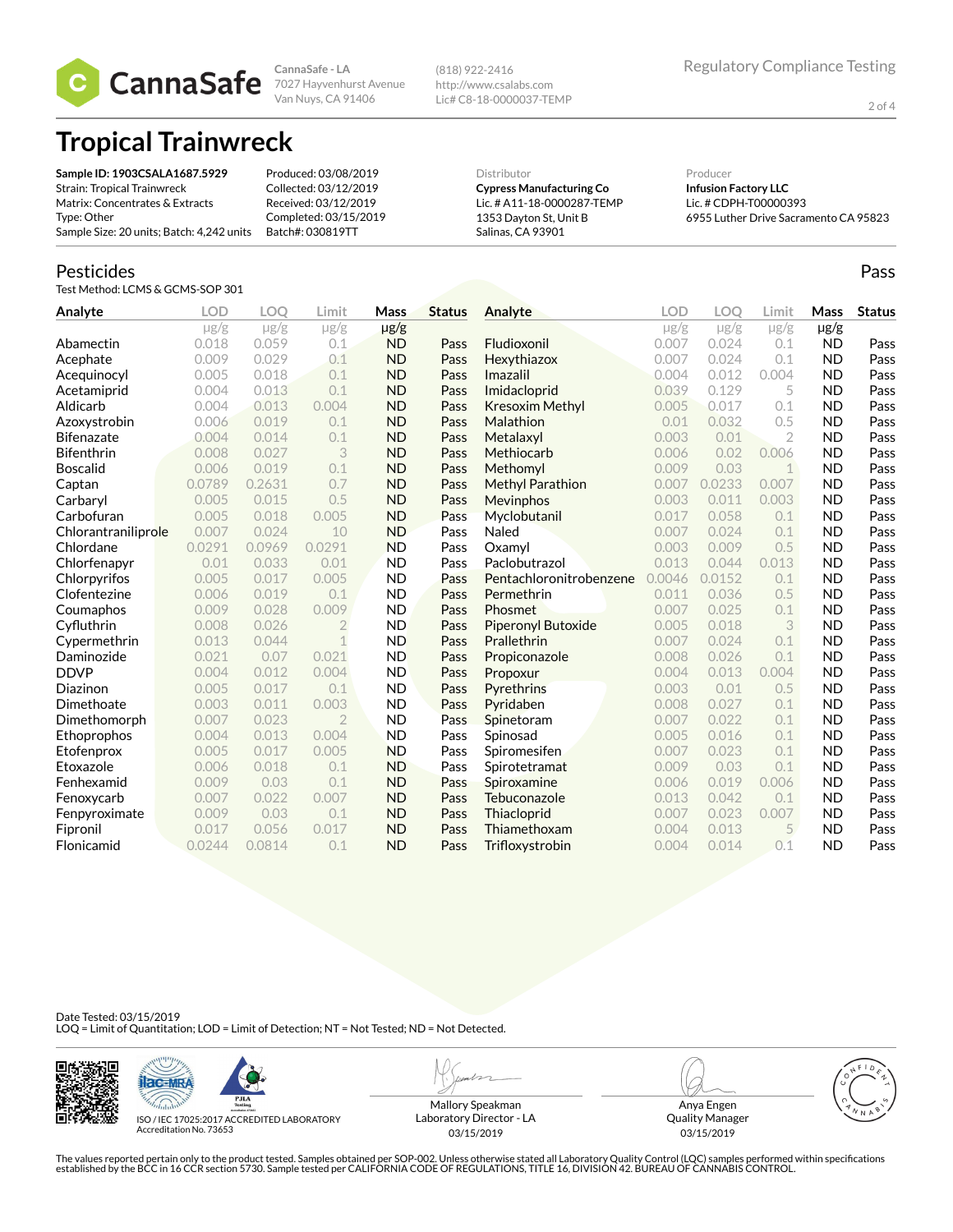

3 of 4

**CannaSafe - LA** 7027 Hayvenhurst Avenue Van Nuys, CA 91406

(818) 922-2416 http://www.csalabs.com Lic# C8-18-0000037-TEMP

## **Tropical Trainwreck**

| Sample ID: 1903CSALA1687.5929<br><b>Strain: Tropical Trainwreck</b><br>Matrix: Concentrates & Extracts<br>Type: Other<br>Sample Size: 20 units; Batch: 4,242 units | Produced: 03/08/2019<br>Collected: 03/12/2019<br>Received: 03/12/2019<br>Completed: 03/15/2019<br>Batch#: 030819TT | Distributor<br>Salinas, CA 93901 | <b>Cypress Manufacturing Co</b><br>Lic. # A11-18-0000287-TEMP<br>1353 Dayton St, Unit B |           | 6955 Luther Drive Sacramento CA 95823 |
|--------------------------------------------------------------------------------------------------------------------------------------------------------------------|--------------------------------------------------------------------------------------------------------------------|----------------------------------|-----------------------------------------------------------------------------------------|-----------|---------------------------------------|
| Residual Solvents<br>Testing method: HSGCMS-SOP 202                                                                                                                |                                                                                                                    |                                  |                                                                                         |           | Pass                                  |
| Analyte                                                                                                                                                            | LOD                                                                                                                | LOO                              | Limit                                                                                   | Mass      | <b>Status</b>                         |
|                                                                                                                                                                    | $\mu$ g/g                                                                                                          | $\mu$ g/g                        | $\mu$ g/g                                                                               | $\mu$ g/g |                                       |

|                     | $\mu$ g/g | $\mu$ g/g      | µg/g | µg/g      |      |
|---------------------|-----------|----------------|------|-----------|------|
| 1,2-Dichloro-Ethane | 0.024     | 0.24           |      | <b>ND</b> | Pass |
| Acetone             | 0.112     | 1.12           | 5000 | ND.       | Pass |
| Acetonitrile        | 0.0196    | 0.196          | 410  | ND.       | Pass |
| <b>Benzene</b>      | 0.0096    | 0.096          |      | ND.       | Pass |
| <b>Butane</b>       | 0.2       | $\overline{2}$ | 5000 | <b>ND</b> | Pass |
| Chloroform          | 0.0288    | 0.288          |      | <b>ND</b> | Pass |
| Ethanol             | 0.112     | 1.12           | 5000 | 18.80     | Pass |
| Ethyl-Acetate       | 0.112     | 1.12           | 5000 | <b>ND</b> | Pass |
| Ethyl-Ether         | 0.112     | 1.12           | 5000 | <b>ND</b> | Pass |
| Ethylene Oxide      | 0.024     | 0.24           |      | ND.       | Pass |
| Heptane             | 0.112     | 1.12           | 5000 | <b>ND</b> | Pass |
| Isopropanol         | 0.112     | 1.12           | 5000 | <b>ND</b> | Pass |
| Methanol            | 0.144     | 1.44           | 3000 | ND.       | Pass |
| Methylene-Chloride  | 0.0288    | 0.288          |      | ND.       | Pass |
| n-Hexane            | 0.1392    | 1.392          | 290  | <b>ND</b> | Pass |
| Pentane             | 0.112     | 1.12           | 5000 | ND.       | Pass |
| Propane             | 0.08      | 0.8            | 5000 | <b>ND</b> | Pass |
| Toluene             | 0.4272    | 4.272          | 890  | ND.       | Pass |
| Trichloroethene     | 0.0384    | 0.384          |      | <b>ND</b> | Pass |
| Xylenes             | 1.0416    | 10.416         | 2170 | <b>ND</b> | Pass |

Date Tested: 03/15/2019<br>LOQ = Limit of Quantitation; LOD = Limit of Detection; NT = Not Tested; ND = Not Detected.





ISO / IEC 17025:2017 ACCREDITED LABORATORY Accreditation No. 73653

Mallory Speakman Laboratory Director - LA 03/15/2019

Anya Engen



Quality Manager 03/15/2019